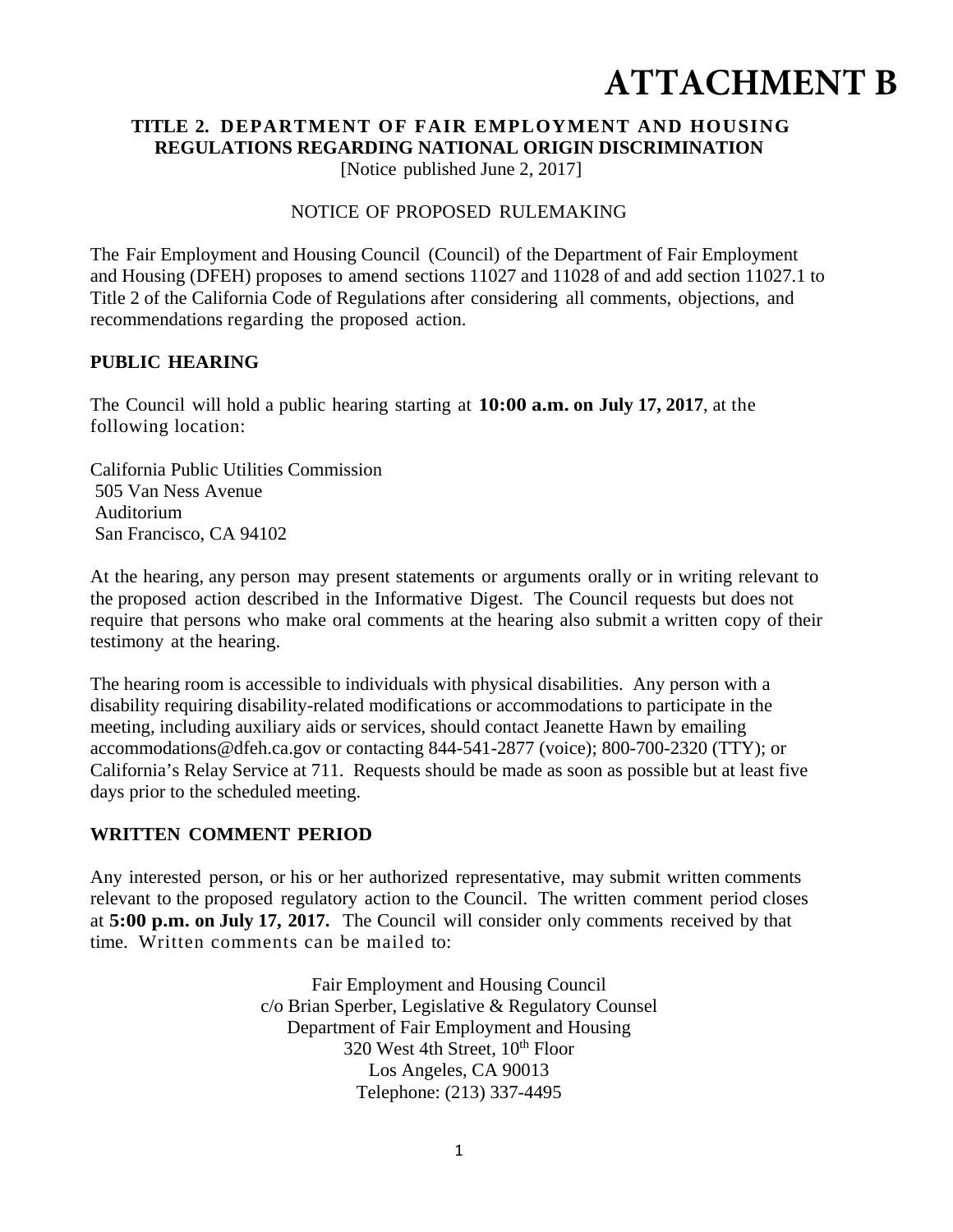Comments may also be submitted by e-mail to FEHCouncil@dfeh.ca.gov.

# **AUTHORITY AND REFERENCE**

Government Code section 12935(a) authorizes the Council to adopt these proposed regulations. The proposed regulations implement, interpret, and make specific section 12900 et seq. of the Government Code.

# **INFORMATIVE DIGEST/ POLICY STATEMENT OVERVIEW**

This rulemaking action clarifies, makes specific, and supplements existing state regulations interpreting the Fair Employment and Housing Act ("FEHA") set forth in Government Code section 12900 et seq. As it relates to employment, the FEHA prohibits harassment and discrimination because of the race, religious creed, color, national origin, ancestry, physical disability, mental disability, medical condition, genetic information, marital status, sex, gender, gender identity, gender expression, age, sexual orientation, and military and/or veteran status of any person.

In compliance with the Administrative Procedure Act, the Council proposes to adopt these rules as duly noticed, vetted, and authorized regulations. The overall objective of the proposed amendments is to describe how the Fair Employment and Housing Act applies to the protected class of national origin in the employment context, primarily by centralizing and codifying existing law, clarifying terms, and making technical corrections. This action has the specific benefit of clarifying an often misunderstood area of the law, in turn reducing litigation costs and court overcrowding. Ultimately, the proposed action furthers the mission of the DFEH by protecting Californians from employment discrimination based on national origin.

In addition to technical amendments and generally prohibiting discrimination, the proposed amendments clarify and/or articulate the following: (1) the definition of "national origin"; (2) unlawful language restrictions; (3) the standard for discrimination based on accent; (4) the standard for discrimination based on English proficiency; (5) the standard for discrimination based on foreign training and experience; (6) what constitutes retaliation; (7) unlawful immigrationrelated practices; (8) the nexus between national origin discrimination and human trafficking; (9) unlawful height and/or weight requirements; and (10) unlawful recruitment and job segregation practices.

The Council has determined that the proposed amendments are not inconsistent or incompatible with existing regulations. After conducting a review for any regulations that would relate to or affect this area, the Council has concluded that these are the only regulations that concern the employment provisions of the Fair Employment and Housing Act.

# **DISCLOSURES REGARDING THE PROPOSED ACTION**

*The Council has made the following initial determinations:*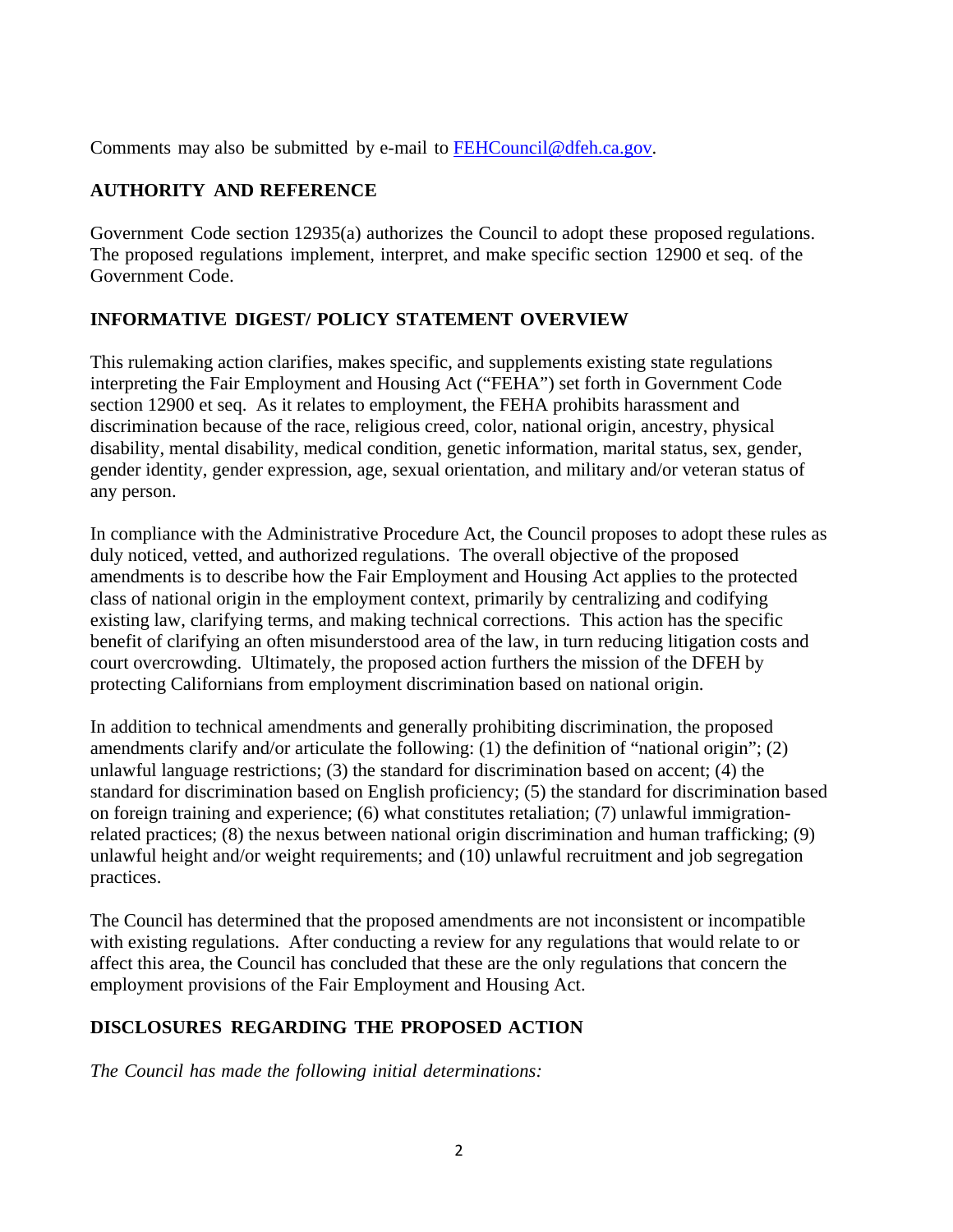**Mandate on local agencies and school districts**: None.

**Cost or savings to any state agency**: No additional costs or savings beyond those imposed by existing law.

**Cost to any local agency or school district, which must be reimbursed in accordance with Government Code sections 17500 through 17630**: None.

**Other nondiscretionary cost or savings imposed on local agencies**: No additional costs or savings beyond those imposed by existing law.

**Cost or savings in federal funding to the state**: None.

**Cost impacts on a representative private person or businesses**: No additional costs or savings beyond those imposed by existing law. Therefore, the agency is not aware of any cost impacts that a representative private person or business would necessarily incur in reasonable compliance with the proposed action.

**Results of the economic impact assessment/analysis**: The Council anticipates that the adoption of the regulations will not impact the creation or elimination of jobs within the state, the creation of new businesses or the elimination of existing businesses within the state, or the expansion of businesses currently doing business within the state. To the contrary, adoption of the proposed amendments is anticipated to benefit California businesses, workers, and the state's judiciary by clarifying and streamlining the operation of the law, making it easier for employees and employers to understand their rights and obligations, and reducing litigation costs for businesses.

#### **Statewide adverse economic impact directly affecting businesses and individuals**:

The Council has made an initial determination that the proposed action *will not* have a significant statewide adverse economic impact directly affecting businesses, including the ability of California businesses to compete with businesses in other states.

#### **Significant effect on housing costs**: None.

**Small Business Determination**: The Council anticipates that the regulations will not create additional costs or savings beyond those imposed by existing regulations. Similarly, the Council has determined that there is no impact on small businesses as a result of this proposed action because these regulations primarily serve to clarify existing law.

**Business Report**: The Council has determined that the proposed regulations do not require a report to be made.

#### **CONSIDERATION OF ALTERNATIVES**

In accordance with Government Code section 11346.5, subdivision (a)(l3), the Council must determine that no reasonable alternative it considered or that has otherwise been identified and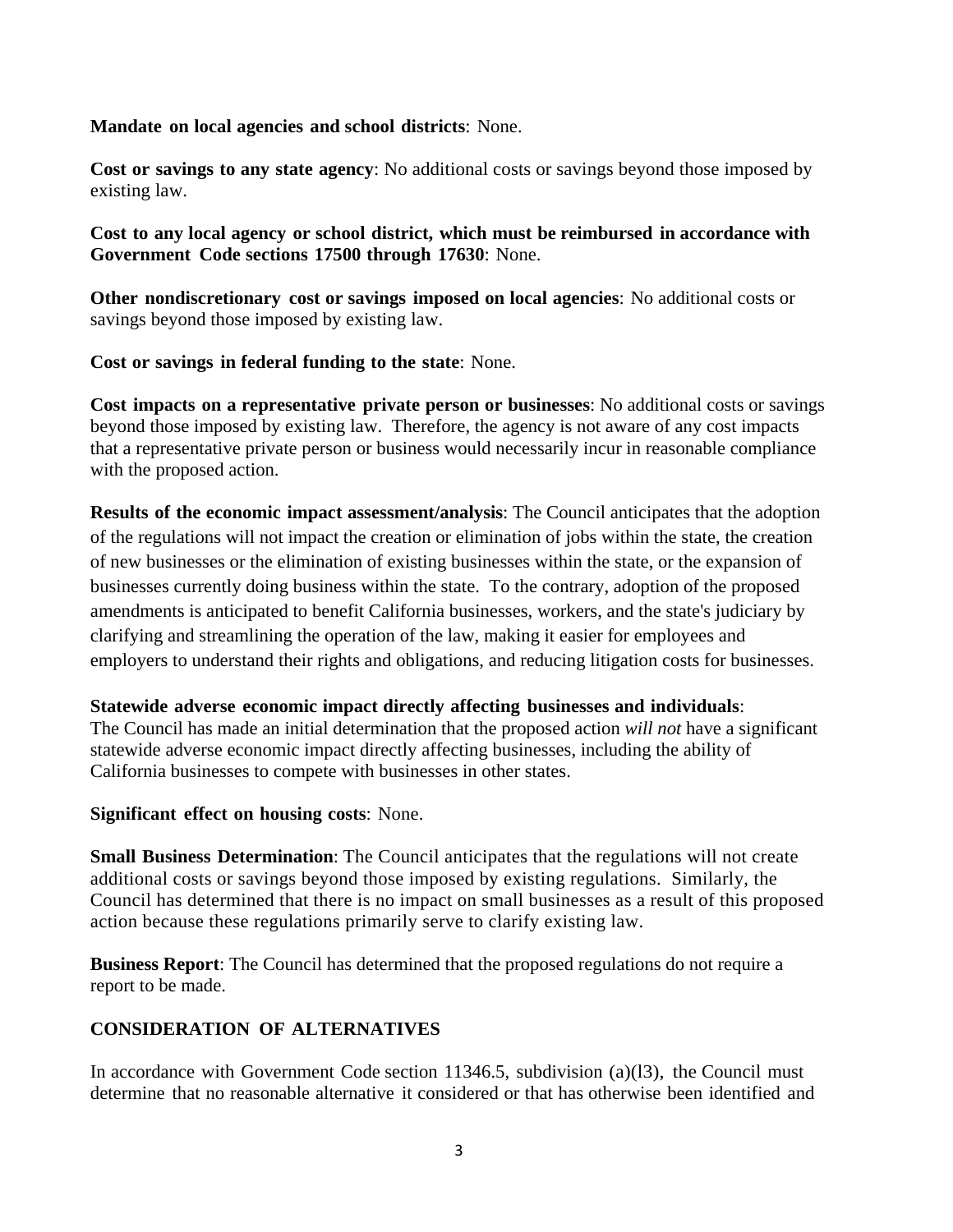brought to the Council's attention would be more effective in carrying out the purpose for which this action is proposed, or would be as effective and less burdensome to affected private persons than the proposed action, or would be more cost-effective to affected private persons and equally effective in implementing the statutory policy or other provision of law.

The Council has thus far not become aware of a better alternative and invites interested persons to present statements or arguments with respect to alternatives to the proposed regulations at the scheduled hearing or during the written comment period.

#### **CONTACT PERSONS**

Inquiries concerning the proposed administrative action may be directed to:

Brian Sperber, Legislative & Regulatory Counsel Department of Fair Employment and Housing 320 West 4th Street, 10th Floor Los Angeles, CA 90013 Telephone: (213) 337-4495 E-mail: brian.sperber@dfeh.ca.gov

The backup contact person for these inquiries is:

Holly Thomas, Deputy Director of Executive Programs Department of Fair Employment and Housing 320 West 4th Street, 10th Floor Los Angeles, CA 90013 Telephone: (213) 439-6799 E-mail: holly.thomas@dfeh.ca.gov

Please direct requests for copies of the proposed text (express terms) of the regulations, the Initial Statement of Reasons, the modified text of the regulations, if any, or other information upon which the rulemaking is based, should other sources be used in the future, to Brian Sperber at the above address.

#### **AVAILABILITY OF STATEMENT OF REASONS, TEXT OF PROPOSED REGULATIONS, AND RULEMAKING FILE**

The Council will have the entire rulemaking file available for inspection and copying throughout the rulemaking process at its office at the above address. As of the date this notice is published in the Notice Register, the rulemaking file consists of this notice, the proposed text of the regulations, and the Initial Statement of Reasons. Copies may be obtained by contacting Brian Sperber at the address or phone number listed above.

### **AVAILABILITY OF CHANGED OR MODIFIED TEXT**

After holding the hearing and considering all timely and relevant comments received, the